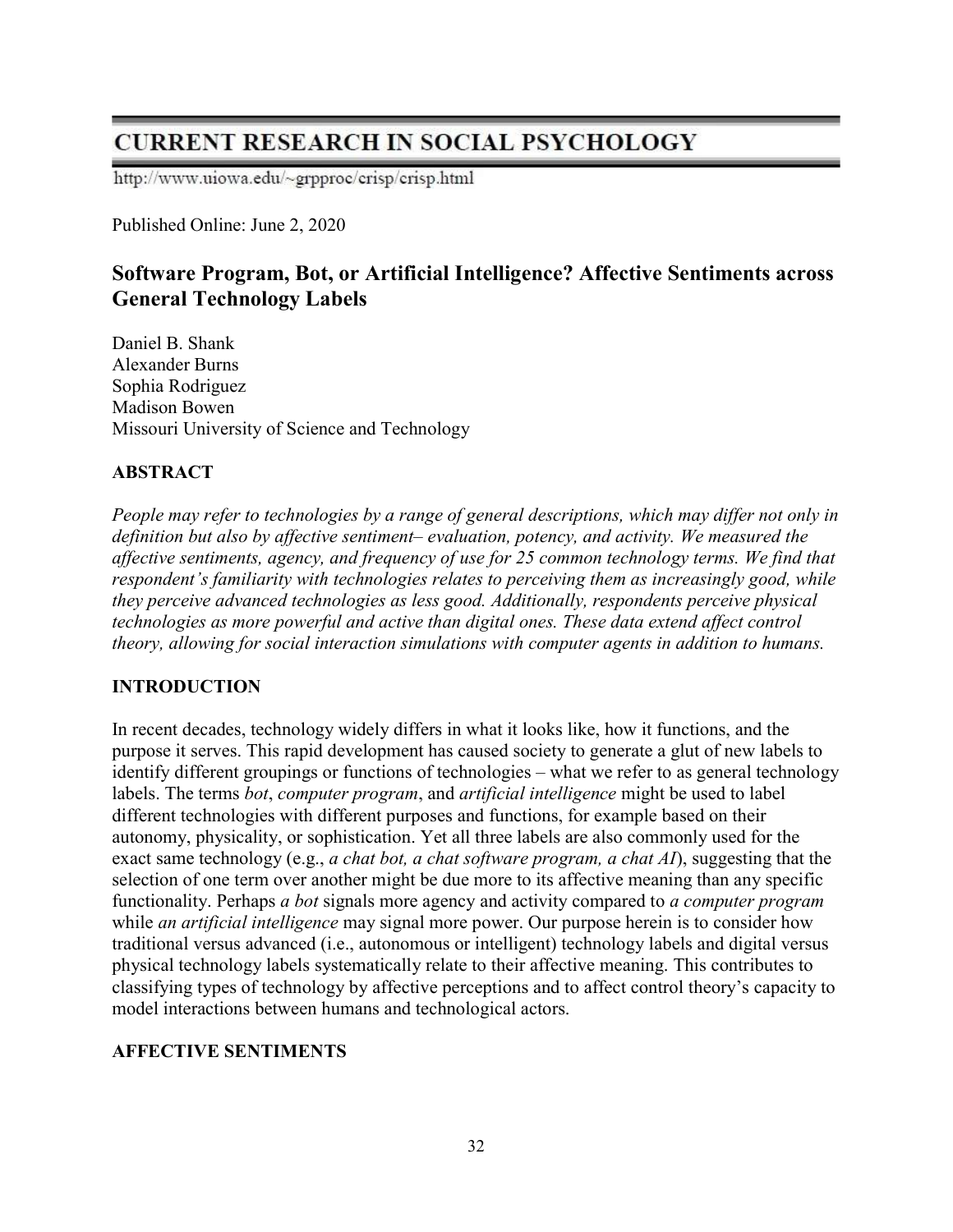As humans socially interact with other humans, their cumulative experiences enable them to develop sentiments – general affective responses – towards the labels and identities of others. Three well-established sentiment dimensions are evaluation, potency, and activity (Scholl 2013). Evaluation encapsulates moral goodness, warmth, and pleasantness, potency refers to social power and physical strength, and activity relates to energy level, liveliness, and intensity (Heise 2010, Osgood, Suci and Tannenbaum 1957). These measures are stable and universal constructs across cultures, despite variance between cultures on specific terms (Osgood, May and Miron 1975). They are important in understanding how people socially interact, including how people pick up on verbal and non-verbal cues, understand emotions, and interpret behaviors (Scholl 2013).

Prior research collects quantitative measures of sentiments using individual surveys asking subjects about their feelings towards human identities, behaviors, emotions, and potentially objects such as technology (Heise 2010, Osgood, May and Miron 1975).The present study utilizes this method in which participants rate a term on scales of evaluation, potency, and activity ranging from -4.00 to 4.00. Anchors are used to express the scales with bad and awful to good and nice for evaluation, powerless and weak to powerful and strong for potency, and slow, quiet, and inactive to fast, noisy, and active for activity. Each scale is further divided using nine equidistant adverb markers labeled *neutral* (0), *slight* ( $\pm$ 1), *quite* ( $\pm$ 2), *extremely* ( $\pm$ 3), and *infinitely*  $(\pm 4)$ . Collected scores from each dimension are then averaged, generating a final score that depicts the general sentiments of the sample population for each term (Heise 1970, Heise 2010).

Affect control theory – a mathematically-grounded symbolic interactionist theory of social interaction and perceptions – uses these sentiments to predict how people will socially interact based on their affective impressions. Affective sentiments are based on a culture's perceptions of labeled identities, while affective impressions are based on a specific person in the context of an unfolding social interaction. However, affect control theory is modeled for and traditionally applies to humans engaged in a social interaction, so most data collection of sentiments of labels involve human identities, behaviors, traits, emotions, and settings. Collecting data on technological labels opens up the possibility of integrating technological actors with affect control theory (Shank 2010, Shank and Lulham 2016).

#### AFFECTIVE SENTIMENTS OF TECHNOLOGICAL ACTORS

Present day technology grants us with increasingly anthropomorphic, multifaceted designs from the voice responsive personal assistant Alexa to seemingly autonomous advertising bots. When a technology includes anthropomorphic cues like a voice, face, or body, this tends to increase social interaction and trust (Gong 2008, Waytz, Heafner and Epley 2014). Yet evidence from over 25 years of research shows people often behave toward technology socially even when it possesses no anthropomorphic cues (Nass and Moon 2000, Reeves and Nass 1996). People do not have to believe a technology is sentient, attribute it mind, or anthropomorphize it to respond in social-psychological ways to it, including forming affective sentiments and impressions of it (Shank 2010, Shank 2014).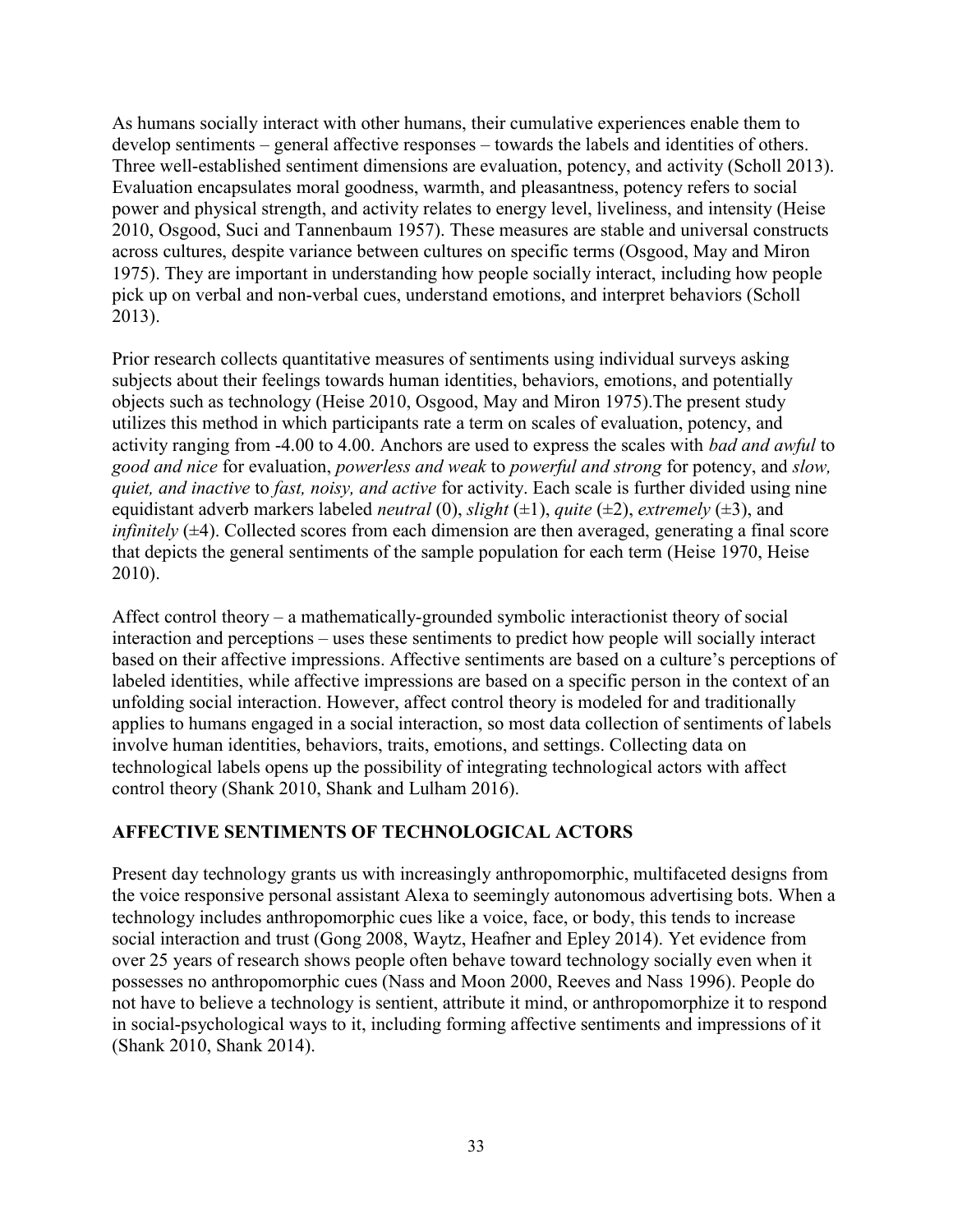Originally, datasets of affective sentiments included many non-human, non-technology terms such as *free will, pencil, and sin* (Osgood, May and Miron 1975) although most affect control theorists collect human identities, social behaviors, and human modifiers. However, collections of affective sentiments can be conducted on specific domains such including technology. Affective sentiments have been collected for online identities, behaviors, and settings (e.g., chatroom, newbie, surf the web; King 2001), for terms of human-computer interaction (e.g., computer, run analysis; Troyer 2004), and for common technological actors and behaviors (e.g., DVD player, smart phone, Mustang, to cyber attack; Shank 2010, Shank and Lulham 2017).

Cultures have some consensus on technological concepts, yet the level of agreement is not as strong as human concepts given the ever changing nature of technology (Shank 2010). The affective sentiments of technology share both similarities and differences from those of human concepts. One similarity is that the sentiments of technology can modify the impression of human identities (e.g., *a salesclerk with a Mustang*) via a similar process as emotion and trait modifiers (Shank and Lulham 2017). One difference is weaker affective attributions: that autonomous computer agents are perceived as less potent than autonomous humans, and restricted computer agents are perceived as less impotent than restricted humans (Shank 2014).

What has yet to be explored is the affective differences within technology based on its general technology label. We suggest that (H1) advanced technology may be less familiar thereby leading to lower ratings of evaluation (Shank 2010, Zajonc 1968). However, (H2) advanced technology should also be perceived as more agentic (Gray and Wegner 2012, Shank and DeSanti 2018) leading to greater potency and activity (Shank and Burns 2018). (H3) Physical technology, in contrast to digital, should be perceived as more agentic (Gray and Wegner 2012, Shinozawa et al. 2005), again leading to greater potency and activity (Shank and Burns 2018). Finally, while not a hypothesis, we will explore whether the affective sentiments of general technology labels are similar to those of general human identities.

## METHODS

After creating a list preliminary list of 53 promising general technology labels, we eliminated any term that was neither listed at techterms.com, techopedia.com, nor generated a million+ hits on a Google search. We also eliminated terms that were too domain specific (e.g. a cellular phone) and selected one among pairs that were extremely similar (e.g., software program vs computer program). The final 25 terms differed by whether they are clearly digital or physical (or either/both) and if they are an autonomous and/or intelligent technology versus neither, which we refer to advanced versus traditional (Table 1).

|             | Table 1. Categories of the general technology fabels.                       |                                          |                                                                              |  |  |  |  |  |
|-------------|-----------------------------------------------------------------------------|------------------------------------------|------------------------------------------------------------------------------|--|--|--|--|--|
|             | Digital and/or<br>Digital                                                   |                                          | Physical                                                                     |  |  |  |  |  |
|             |                                                                             | Physical                                 |                                                                              |  |  |  |  |  |
| Traditional | website, app,<br>software application,<br>software program,<br>software app | computer interface,<br>digital interface | computer, laptop,<br>device, machine,<br>computer system,<br>hardware system |  |  |  |  |  |
| Advanced    | sim, software agent,                                                        | bot, artificial                          | smart device,                                                                |  |  |  |  |  |

## Table 1: Categories of the general technology labels.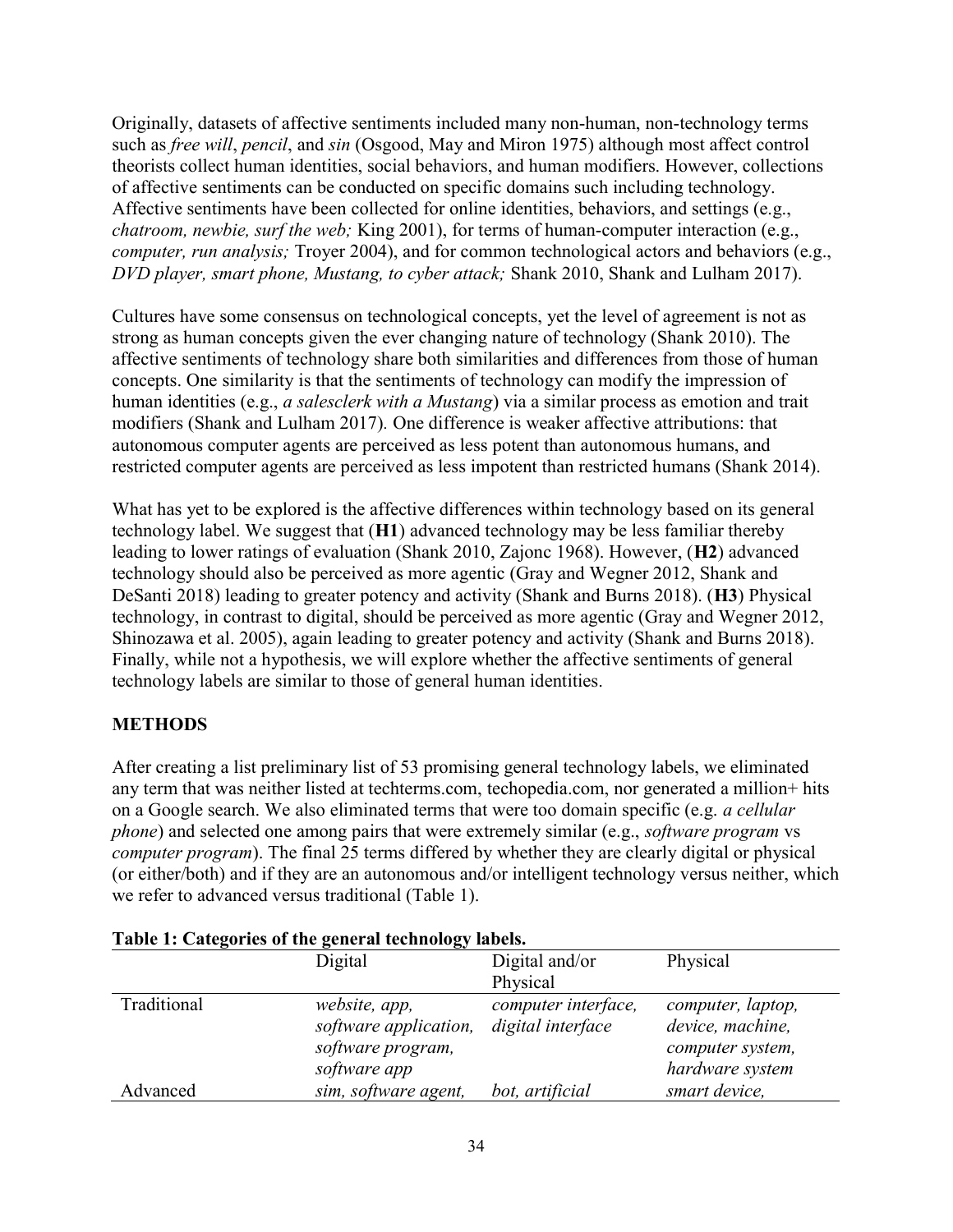| <i>intelligent agent</i> | <i>intelligence,</i>     | android, robot,         |
|--------------------------|--------------------------|-------------------------|
|                          | <i>automated system,</i> | humanoid robot,         |
|                          | autonomous system        | <i>autonomous robot</i> |

Paid Amazon Mechanical Turk participants took a Qualtrics survey where they rated each term on evaluation, potency, and activity on the scales detailed above. Additionally, they rated them on autonomy (How often does act on its own?), intentionality (How often does appear to act intentionally?) and familiarity (How often do you hear the term "<sup>2</sup>"?), all on  $\overline{5}$ -point scales from Never (0) to All the time (4) or Unsure (excluded). Autonomy and intentionality ( $r=0.96$ , p<0.001) were averaged to form agency.

Of the 66 initial participants who lived in the US for more than half their lives and completed at least 60% of the items on the survey, seven were removed for a polarity of affective ratings of less than .6, meaning all their ratings were near 0 (Shank and Burns 2018).

## RESULTS

#### Affective Sentiments, Agency, and Familiarity

Technology's agency was negatively correlated with both evaluation ( $r=-0.55$ ,  $p<0.01$ ) and familiarity (r=-0.47, p<.05). As expected, evaluation and familiarity were positively correlated ( $r=0.52$ ,  $p<0.01$ ) and potency was positively correlated with both activity ( $r=0.79$ ,  $p<0.001$ ) and approached significance for agency ( $r=0.37$ ,  $p<0.1$ ). The correlation of agency to potency is quite high in other research (Shank and Burns 2018), but here diverges based on the differences in traditional and advanced concepts (analysis below).

The mean ratings across terms were slightly-to-moderately positive for evaluation (1.29), potency (1.05), and activity (0.52; Table 2). The lowest ratings were just barely negative on all three dimensions  $(-0.376, -0.071, -0.254,$  respectively) whereas the highest were near  $+2$   $(2.107,$ 1.768, 1.737, respectively). Only *a bot* was negative in evaluation (-0.376; see Appendix), only *a* sim was negative in potency  $(-0.071)$ , and only *an app, a digital interface*, and *a website* were negative in activity (-0.254, -0.030, -0.053). Yet all of these technology labels were only slightly negative in absolute terms.

| Table 2: Means, standard deviations, minimum, and maximum across all concepts for all |  |  |  |
|---------------------------------------------------------------------------------------|--|--|--|
| measures.                                                                             |  |  |  |

|             | Mean SD |             | Minimum                              | Maximum                   |
|-------------|---------|-------------|--------------------------------------|---------------------------|
| Evaluation  | 1.291   | 0.526       | $-0.376$ a bot                       | $2.107$ a laptop          |
| Potency     |         | 1.051 0.477 | $-0.071$ a sim                       | 1.768 a computer          |
| Activity    |         | 0.519 0.497 | $-0.254$ an app                      | 1.737 a machine           |
| Agency      |         |             | 1.848 $0.522$ 1.129 a laptop         | 2.796 an autonomous robot |
| Familiarity |         |             | 2.579 $0.611$ 1.476 a software agent | $3.458$ an app            |

Average agency was below its midpoint (1.848; Table 2) while average familiarity was above it  $(2.579)$ . Even the lowest familiarity rating for *a software agent* was nearer the midpoint rather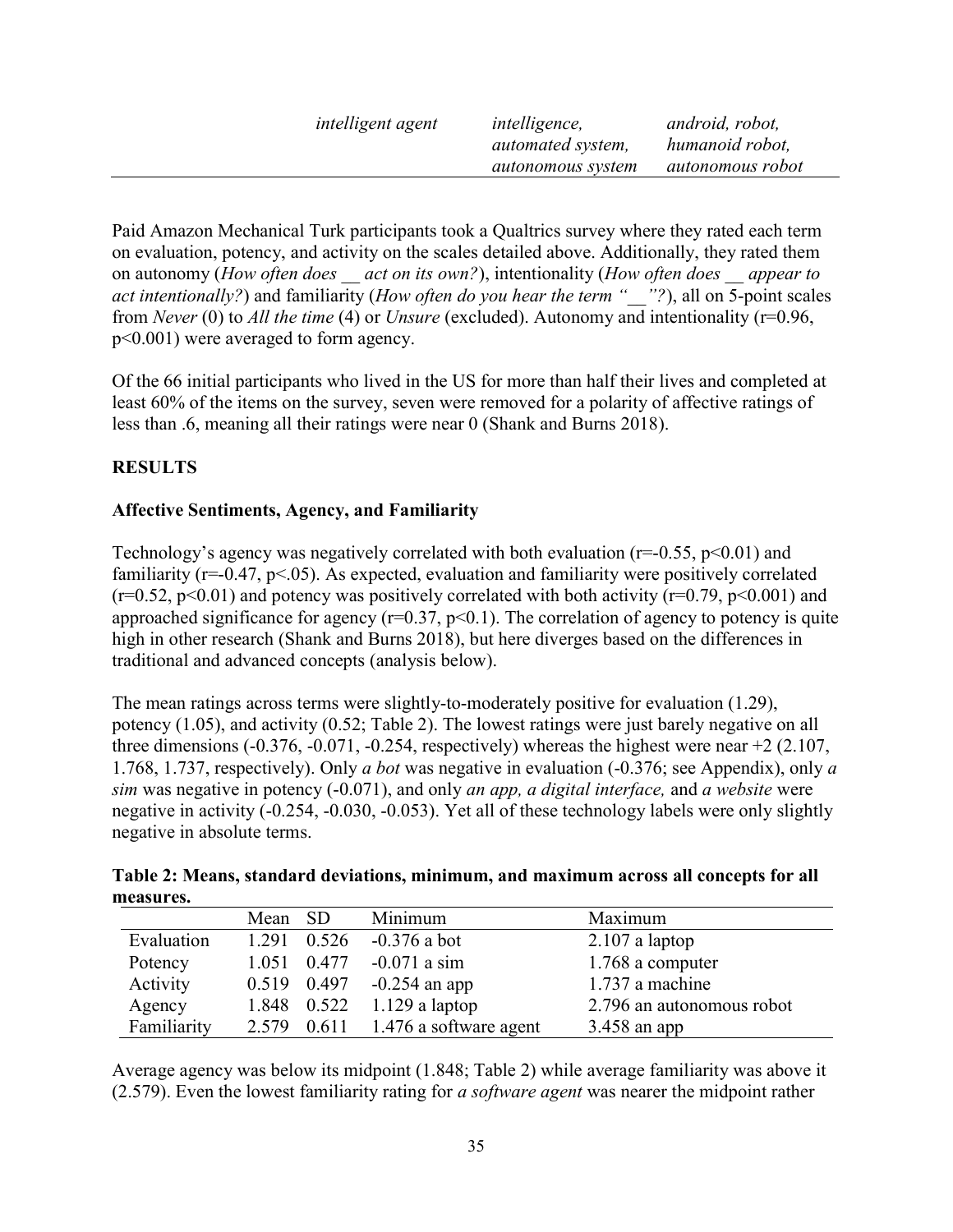than the end of the scale (1.476) whereas *an app*, with the highest rating, was closer to the top of the scale (3.458). Agency ratings were less extreme and were all in the middle quartiles of the scale.

#### Affective Sentiments across General Technology Labels Categories

We conducted T-tests for each measure comparing the categories of physical versus digital and traditional versus advanced (Table 1). Supporting H1, respondents rated traditional technologies as higher in evaluation (1.595) than advanced technologies (0.961;  $t(23)=3.734$ ,  $p< 0.01$ ; Table 3) and they were also more familiar with them (Traditional: 2.891, Advanced: 2.240;  $t(23)=3.102$ ,  $p<0.01$ ). Respondents were highly familiar with traditional technologies terms (2.053 to 3.458) and felt they were slightly-to-quite good (1.230 to 2.107). Yet, they were only moderately familiar with advanced technology terms (1.476 to 2.948, except *a smart device* at 3.190) and felt they were neutral to slightly good (-0.376 to 1.274, except a smart device at 1.878).

|                         | Means      |             |             |             |             |
|-------------------------|------------|-------------|-------------|-------------|-------------|
| Category                | Evaluation | Potency     | Activity    | Agency      | Familiarity |
| A11                     | 1.291      | 1.051       | 0.519       | 1.848       | 2.579       |
| Digital                 | 1.284      | 0.634       | 0.121       | 1.686       | 2.571       |
| Digital and/or Physical | 0.957      | 1.043       | 0.393       | 2.166       | 2.291       |
| Physical                | 1.441      | 1.388       | 0.911       | 1.816       | 2.692       |
| Traditional             | 1.595      | 0.974       | 0.441       | 1.436       | 2.891       |
| Advanced                | 0.961      | 1.134       | 0.604       | 2.295       | 2.240       |
|                         |            |             | T-tests     |             |             |
| Comparison              | Evaluation | Potency     | Activity    | Agency      | Familiarity |
| Digital v. Physical     | $-0.767$   | $-4.453***$ | $-4.820***$ | $-0.635$    | $-0.390$    |
| Traditional v. Advanced | $3.734**$  | $-0.831$    | $-0.816$    | $-7.418***$ | $3.102**$   |

Table 3: Means per category for all measures and select T-test comparisons.

\*\*\*p≤.001, \*\*p≤.01, \*p≤.05, †p≤.1

As predicted in H2, advanced technologies were perceived as more agentic (2.295, range 1.712 to 2.847; Table 3) than traditional technologies  $(1.436, \text{range } 1.129 \text{ to } 1.656, t(23)=7.418,$ p<0.001). Even removing the three advanced terms that mention autonomy in their names (i.e., an automated system, an autonomous system, an autonomous robot), the advanced category remains more agentic than the traditional (Advanced: 2.151,  $t(20)=-6.962$ ,  $p<.001$ ) suggesting this is not just a response to that word. Yet traditional versus advanced technologies did not differ in potency or activity, so H2 is only partially supported.

The physicality of the technology did not change the perception of agency, in contrast to the first part of H3, but it did alter potency and activity. Labels for physical technology were more potent (1.388) than those for digital technologies (0.634,  $t(17)=$ -4.453,  $p<0.001$ ; Table 3) with those classified as "digital and/or physical" having an intermediate rating (1.043). The digital technologies ranged in potency from -0.071 to 1.034, where aside from the outlier of a device (0.395), physical technologies ranged from 1.290 to 1.768. Likewise, physical technologies were more active (0.911) than digital technologies (0.121,  $t(17)=-4.820$ ,  $p<0.001$ ) with those "digital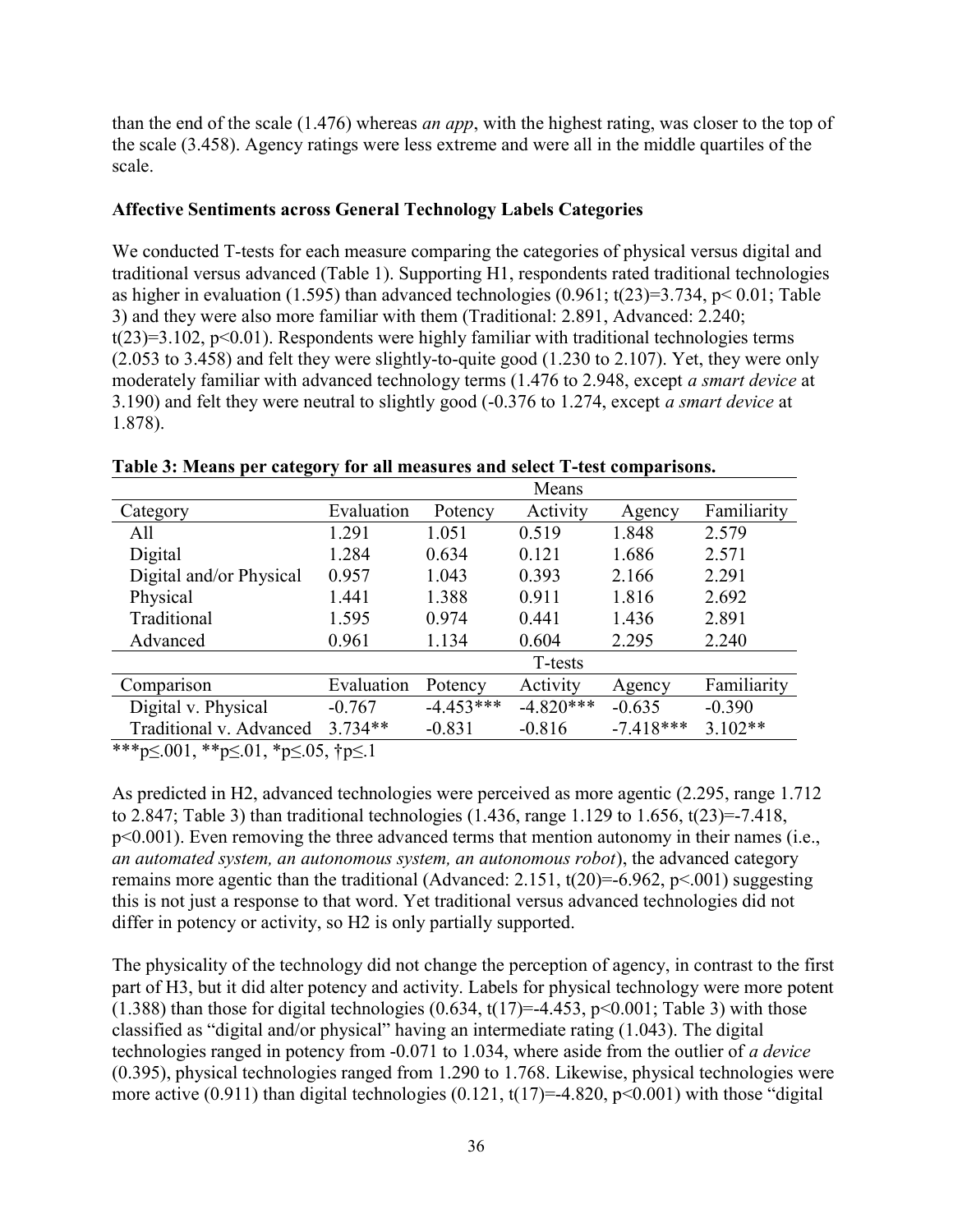and/or physical" technologies at an intermediate rating (0.393). Digital technologies ranged from -0.254 to 0.490 in activity, whereas the physical technologies ranged from 0.273 to 1.737. Therefore, H3 is partially supported.

## Are General Human Identities Similar to General Technology Labels?

Using shortest Euclidean distance we matched the technology's affective sentiments to their nearest human identity from the 2015 USA affect control theory dictionary (Smith-Lovin et al. 2016). This showed that 13 of the 25 were general identities that may be enacted across situations (Appendix Table: last column). These include general personal identities (*person*, myself as I really am), general work and education identities (colleague, student) and specific relational identities that can be master statuses (boyfriend, single parent). Like these human identities that can easily cut across situational contexts, our general technology labels were selected for their applicability across domains. It may be general labels, both human and technological, tend to be rated as slightly-to-quite good, powerful, and active, but not negative or extremely positivity in any dimension.

## APPLICATIONS AND CONCLUSION

While the partially supported hypotheses warrant additional investigation, there are clear applications from our findings. First, they provide a baseline for examining more domainspecific technology terms: a chat bot, a chat software program, or a chat artificial intelligence each include a general technology label which differ significantly in affective sentiments. Second, affect control theory can be applied to technological actors that are interacting socially with humans. Like human role-identities, which can vary from specific to diffuse, we conceptualize technologies as those that may be specifically named and identifiable versus those that are more diffuse with more general labels. Therefore, these general technology labels with the affective sentiments collected here can be used in theoretical simulations and predictions according to affect control theory.

Technology terms have become a vital integration to modern day life with many different labels and categories by which these technologies exist. Interacting with technology is an almost inevitable part of many people's day including technologies in social roles. One reason the labels given to technology are critical is that people hold different feelings about differently labeled technologies. The difference in these sentiments has implications for human-technology interaction as well as conversations, media reports, legal definitions, and our general understanding of these technologies.

## References

- Gong, Li. 2008. "How Social Is Social Responses to Computers? The Function of the Degree of Anthropomorphism in Computer Representations." Computers in Human Behavior 24(4):1494-509.
- Gray, Kurt and Daniel M. Wegner. 2012. "Feeling Robots and Human Zombies: Mind Perception and the Uncanny Valley." Cognition 125(1):125-30.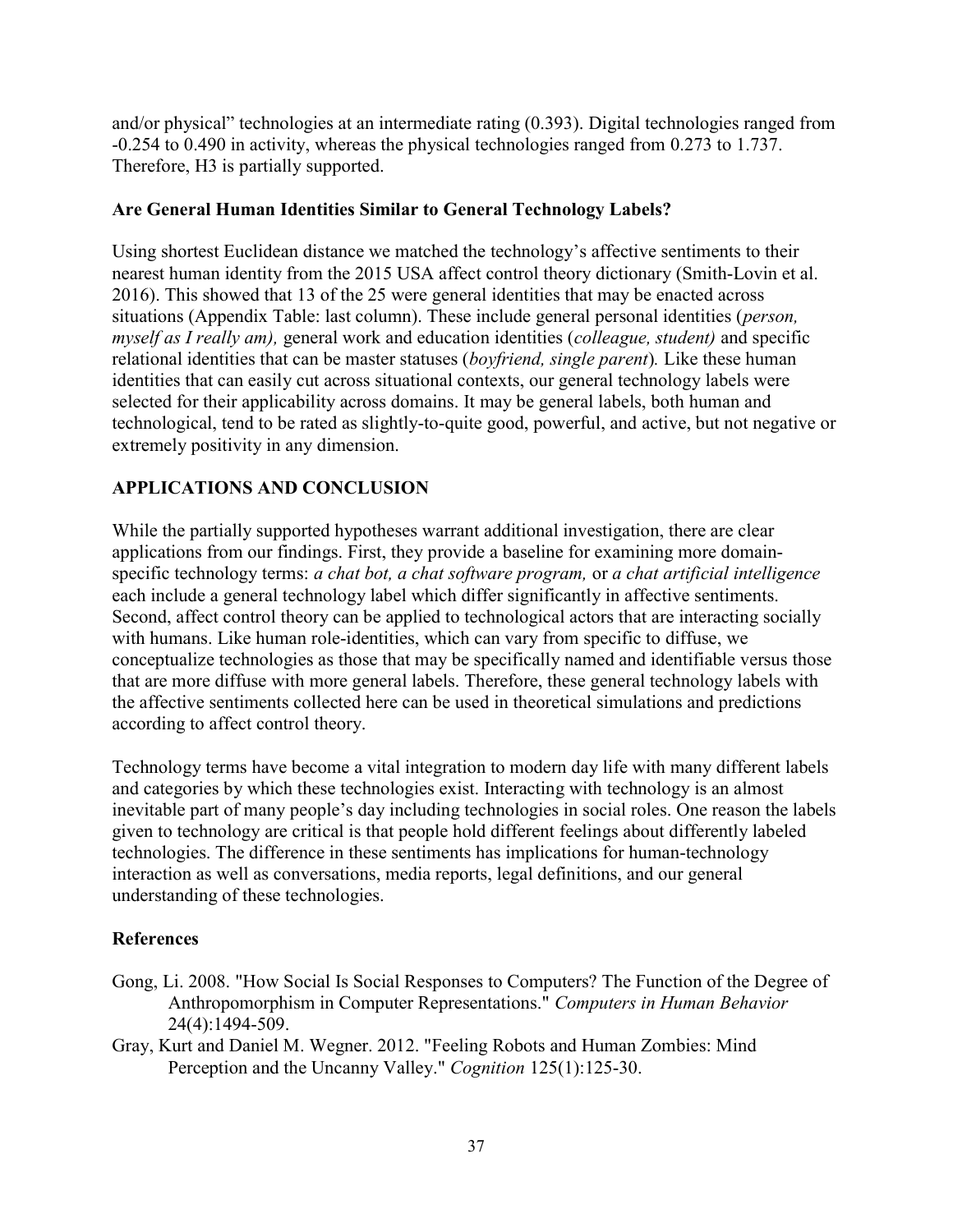- Heise, David R. 1970. "The Semantic Differential and Attitude Research." Pp. 235-53 in Attitude Measurement, edited by G. F. Summers. Chicago: Rand McNally.
- Heise, David R. 2010. Surveying Cultures: Discovering Shared Conceptions and Sentiments: Wiley.
- King, Adam B. 2001. "Affective Dimensions of Internet Culture." Social Science Computer Review 19(4):414-30.
- Nass, Clifford and Youngme Moon. 2000. "Machines and Mindlessness: Social Responses to Computers." Journal of Social Issues 56(1):81-103.
- Osgood, Charles E., G. J. Suci and P. H. Tannenbaum. 1957. The Measurement of Meaning. Urbana: University of Illinois.
- Osgood, Charles E., W. E. May and M. S. Miron. 1975. Cross-Cultural Universals of Affective Meaning. Urbana: University of Illinois.
- Reeves, Byron and Clifford Nass. 1996. The Media Equation: How People Treat Computers, Television, and New Media Like Real People and Places. New York: Cambridge University.
- Scholl, Wolfgang. 2013. "The Socio-Emotional Basis of Human Interaction and Communication: How We Construct Our Social World." Social Science Information 52(1):3-33.
- Shank, Daniel B. 2010. "An Affect Control Theory of Technology." Current Research in Social Psychology 15(10):1-13.
- Shank, Daniel B. 2014. "Impressions of Computer and Human Agents after Interaction: Computer Identity Weakens Power but Not Goodness Impressions." International Journal of Human-Computer Studies 72(10-11):747-56.
- Shank, Daniel B. and Rohan Lulham. 2016. "Symbolic Interaction with Consumer Products: An Affect Control Theory Approach." Sociology Compass 10(7):613-22.
- Shank, Daniel B. and Rohan Lulham. 2017. "Products as Affective Modifiers of Identities." Sociological Perspectives 60(1):186-205. doi: 10.1177/0731121416629996.
- Shank, Daniel B. and Alyssa DeSanti. 2018. "Attributions of Morality and Mind to Artificial Intelligence after Real-World Moral Violations." Computers in Human Behavior 86:401- 11. doi: 10.1016/j.chb.2018.05.014.
- Shank, Daniel B. and Alexander Burns. 2018. "Comparing Groups' Affective Sentiments to Group Perceptions." Current Research in Social Psychology 26(5):55-66.
- Shinozawa, Kazuhiko, Futoshi Naya, Junji Yamato and Kiyoshi Kogure. 2005. "Differences in Effect of Robot and Screen Agent Recommendations on Human Decision-Making." International journal of human-computer studies 62(2):267-79.
- Smith-Lovin, Lynn, Dawn T Robinson, Bryan C Cannon, Jesse K Clark, Robert E Freeland, Jonathan H Morgan and Kimberly B Rogers. 2016. "Mean Affective Ratings of 929 Identities, 814 Behaviors, and 660 Modifiers by University of Georgia and Duke University Undergraduates and by Community Members in Durham, Nc, in 2012-2014." edited by U. o. Georgia. Distributed at UGA Affect Control Theory Website: http://research.franklin.uga.edu/act/.
- Troyer, Lisa. 2004. "Affect Control Theory as a Foundation for the Design of Socially Intelligent Systems." in American Association for Artificial Intelligence Symposium on Architectures for Modeling Emotion: Cross Disciplinary Foundations. Menlo Park, CA: AAAI Press.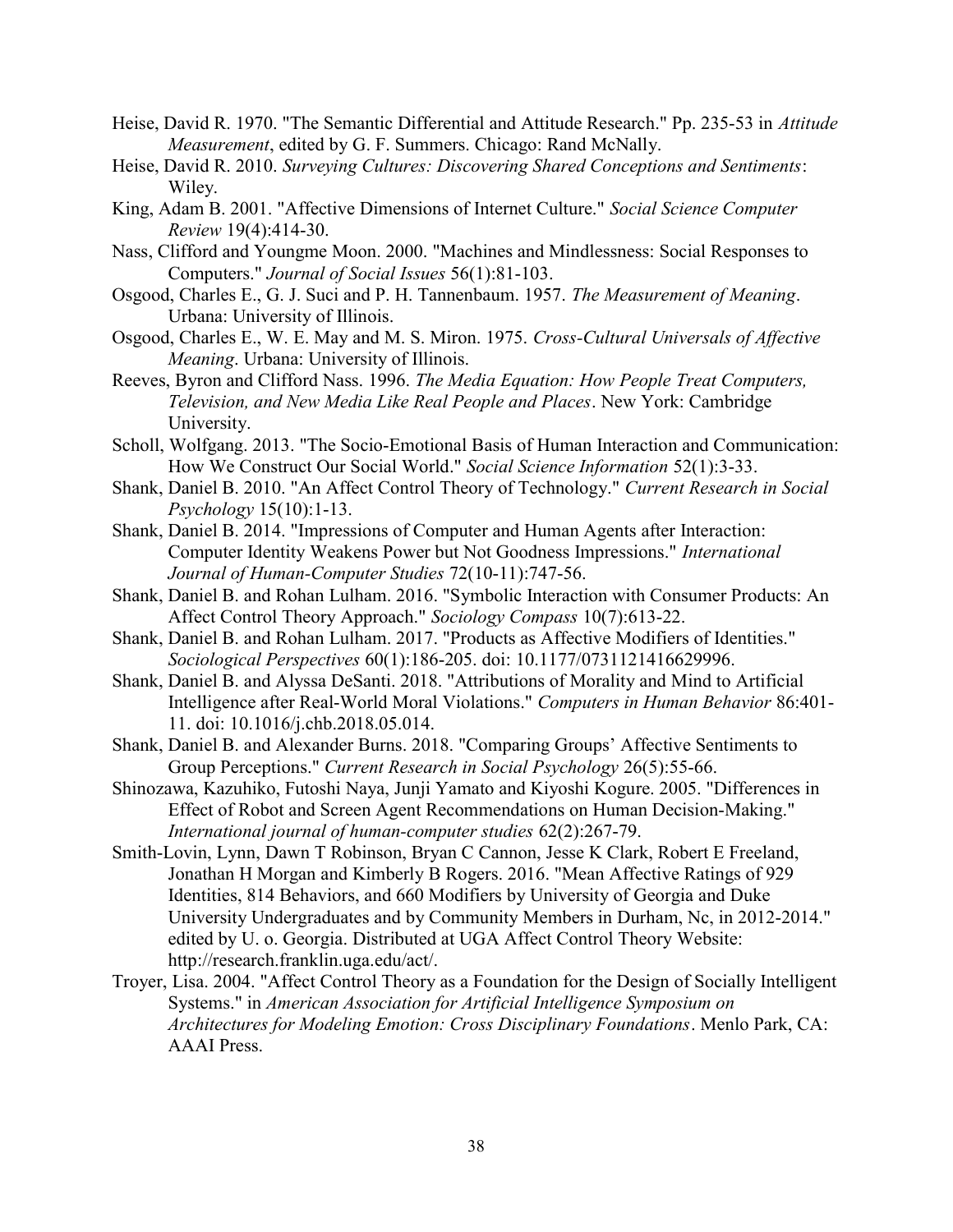- Waytz, Adam, Joy Heafner and Nicholas Epley. 2014. "The Mind in the Machine: Anthropomorphism Increases Trust in an Autonomous Vehicle." Journal of Experimental Social Psychology 52:113-17.
- Zajonc, Robert B. 1968. "Attitudinal Effects of Mere Exposure." Journal of personality and social psychology 9(2):1-27.

|                    |            | Mean (Standard Deviation) |         |                           |             | Human      |
|--------------------|------------|---------------------------|---------|---------------------------|-------------|------------|
| Label              | Evaluation |                           |         | Potency Activity Autonomy | Familiarity | Match      |
|                    |            |                           |         |                           |             | (Euclidian |
|                    |            |                           |         |                           |             | distance)  |
| a sim              | 0.918      | $-0.071$                  | 0.067   | 1.712                     | 2.118       | telephone  |
|                    | (1.607)    | (2.018)                   | (1.999) | (1.35)                    | (1.052)     | installer  |
|                    |            |                           |         |                           |             | (0.049)    |
| a bot              | $-0.376$   | 1.096                     | 0.08    | 2.35                      | 2.843       | bureaucrat |
|                    | (2.029)    | (1.789)                   | (2.025) | (1.205)                   | (1.027)     | (0.247)    |
| a software         | 1.584      | 1.034                     | 0.205   | 1.539                     | 2.719       | colleague  |
| application        | (1.397)    | (1.844)                   | (1.913) | (1.129)                   | (0.959)     | (0.163)    |
| a software program | 1.463      | 0.756                     | 0.183   | 1.494                     | 2.776       | colleague  |
|                    | (1.458)    | (1.834)                   | (1.838) | (1.051)                   | (1.044)     | (0.178)    |
| a software app     | 1.376      | 0.802                     | 0.105   | 1.539                     | 2.877       | computer   |
|                    | (1.546)    | (1.753)                   | (1.774) | (1.099)                   | (0.867)     | support    |
|                    |            |                           |         |                           |             | specialist |
|                    |            |                           |         |                           |             | (0.135)    |
| a computer system  | 1.845      | 1.671                     | 0.847   | 1.656                     | 2.828       | boyfriend  |
|                    | (1.39)     | (1.611)                   | (1.76)  | (1.141)                   | (1.062)     | (0.047)    |
| an automated       | 1.384      | 1.098                     | 0.823   | 2.545                     | 2.316       | client     |
| system             | (1.381)    | (1.695)                   | (1.729) | (1.184)                   | (1.003)     | (0.093)    |
| a software agent   | 0.681      | 0.671                     | 0.227   | 1.874                     | 1.476       | insurance  |
|                    | (1.724)    | (1.713)                   | (1.802) | (1.179)                   | (1.087)     | agent      |
|                    |            |                           |         |                           |             | (0.162)    |
| an autonomous      | 1.048      | 1.162                     | 0.621   | 2.847                     | 1.923       | single     |
| system             | (1.643)    | (1.707)                   | (1.83)  | (1.145)                   | (0.926)     | parent     |
|                    |            |                           |         |                           |             | (0.056)    |
| a hardware system  | 1.477      | 1.346                     | 1.062   | 1.46                      | 2.421       | music      |
|                    | (1.4)      | (1.786)                   | (1.925) | (1.298)                   | (1.101)     | director   |
|                    |            |                           |         |                           |             | (0.226)    |
| a machine          | 1.372      | 1.57                      | 1.737   | 1.536                     | 3.105       | restaurant |
|                    | (1.795)    | (1.97)                    | (1.639) | (1.245)                   | (1.047)     | operator   |
|                    |            |                           |         |                           |             | (0.203)    |
| a humanoid robot   | 0.565      | 1.478                     | 0.742   | 2.187                     | 1.58        | bailsman   |
|                    | (1.693)    | (1.609)                   | (1.606) | (1.013)                   | (0.992)     | (0.213)    |
| an autonomous      | 0.991      | 1.425                     | 1.185   | 2.796                     | 1.778       | building   |
| robot              | (1.518)    | (1.688)                   | (1.526) | (1.065)                   | (0.925)     | contractor |
|                    |            |                           |         |                           |             | (0.161)    |

## Appendix A: Mean values for all measures for all terms, and closest human match (in Euclidian distances in affective space) from the affect control theory USA 2015 dictionary.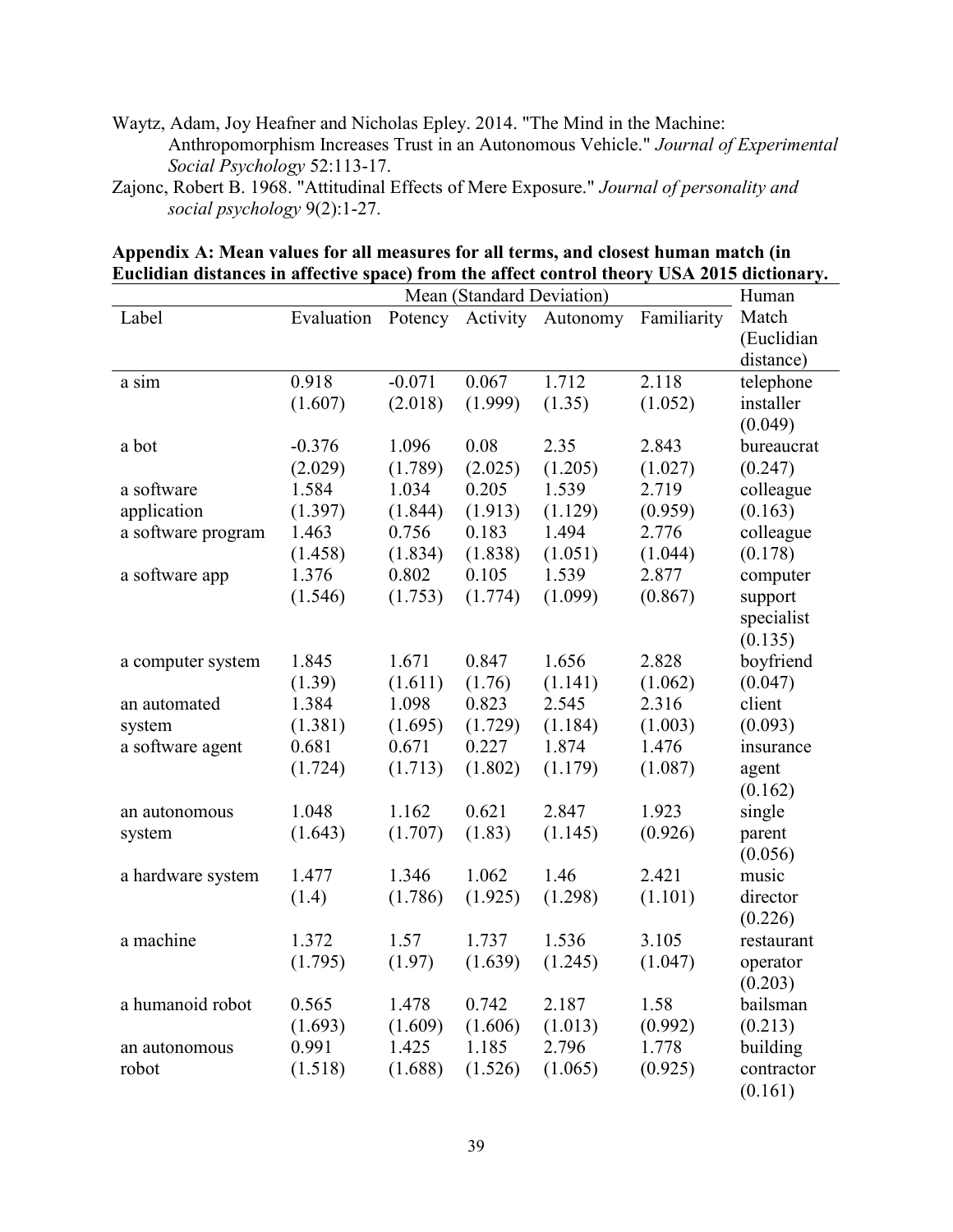| a device             | 1.236   | 0.395   | 0.273    | 1.325   | 2.964      | Chinese      |
|----------------------|---------|---------|----------|---------|------------|--------------|
|                      | (1.364) | (1.635) | (1.775)  | (1.144) | (1.17)     | (0.158)      |
| a smart device       | 1.878   | 1.34    | 0.314    | 1.753   | 3.19       | aide         |
|                      | (1.528) | (1.812) | (1.823)  | (1.068) | (0.805)    | (0.176)      |
| a computer interface | 1.725   | 0.596   | 0.021    | 1.248   | 2.053      | student      |
|                      | (1.541) | (2.045) | (2.085)  | (1.188) | (0.971)    | (0.156)      |
| a digital interface  | 1.23    | 0.572   | $-0.03$  | 1.189   | 2.2(1.069) | fellow       |
|                      | (1.646) | (1.74)  | (2.027)  | (1.162) |            | (0.131)      |
| a website            | 1.637   | 0.298   | $-0.053$ | 1.368   | 3.458      | plumber      |
|                      | (1.495) | (2.084) | (2.163)  | (1.289) | (0.988)    | (0.167)      |
| an app               | 1.622   | 0.566   | $-0.254$ | 1.598   | 3.458      | plumber      |
|                      | (1.388) | (1.837) | (2.096)  | (1.164) | (0.988)    | (0.256)      |
| an artificial        | 1.126   | 1.409   | 0.481    | 2.563   | 2.948      | white collar |
| intelligence         | (1.553) | (2.05)  | (1.976)  | (0.947) | (0.907)    | worker       |
|                      |         |         |          |         |            | (0.174)      |
| an intelligent agent | 0.99    | 1.018   | 0.49     | 2.366   | 1.683      | person       |
|                      | (1.624) | (1.741) | (1.78)   | (1.117) | (1.171)    | (0.167)      |
| a laptop             | 2.107   | 1.29    | 0.591    | 1.129   | 3.397      | myself as I  |
|                      | (1.562) | (1.927) | (2.18)   | (1.18)  | (0.793)    | really am    |
|                      |         |         |          |         |            | (0.168)      |
| a computer           | 2.061   | 1.768   | 1.047    | 1.581   | 3.328      | bride        |
|                      | (1.758) | (1.802) | (1.693)  | (1.161) | (1.015)    | (0.168)      |
| an android           | 1.052   | 1.502   | 1.066    | 2.46    | 2.237      | building     |
|                      | (1.738) | (1.929) | (1.949)  | (1.171) | (1.04)     | contractor   |
|                      |         |         |          |         |            | (0.115)      |
| a robot              | 1.274   | 1.481   | 1.157    | 2.091   | 2.789      | manager of   |
|                      | (1.438) | (1.675) | (1.69)   | (1.074) | (0.995)    | branch       |
|                      |         |         |          |         |            | store        |
|                      |         |         |          |         |            | (0.120)      |
| Average              | 1.291   | 1.051   | 0.519    | 1.848   | 2.579      |              |
|                      | (1.569) | (1.812) | (1.864)  | (1.151) | (1.000)    | (0.155)      |

#### AUTHORS' NOTE

This research was partially supported by Leonard Wood Institute in cooperation with the U.S. Army Research Laboratory and was accomplished under Cooperative Agreement Number W911NF-14-2-0034 and under grant the Army Research Office under Grant Number W911NF-19-1-0246. The views and conclusions contained in this document are those of the authors and should not be interpreted as representing the official policies, either expressed or implied, of the Leonard Wood Institute, Army Research Office, or the U.S. Government. The U.S. Government is authorized to reproduce and distribute reprints for Government purposes notwithstanding any copyright notation herein.

#### AUTHOR BIOGRAPHIES